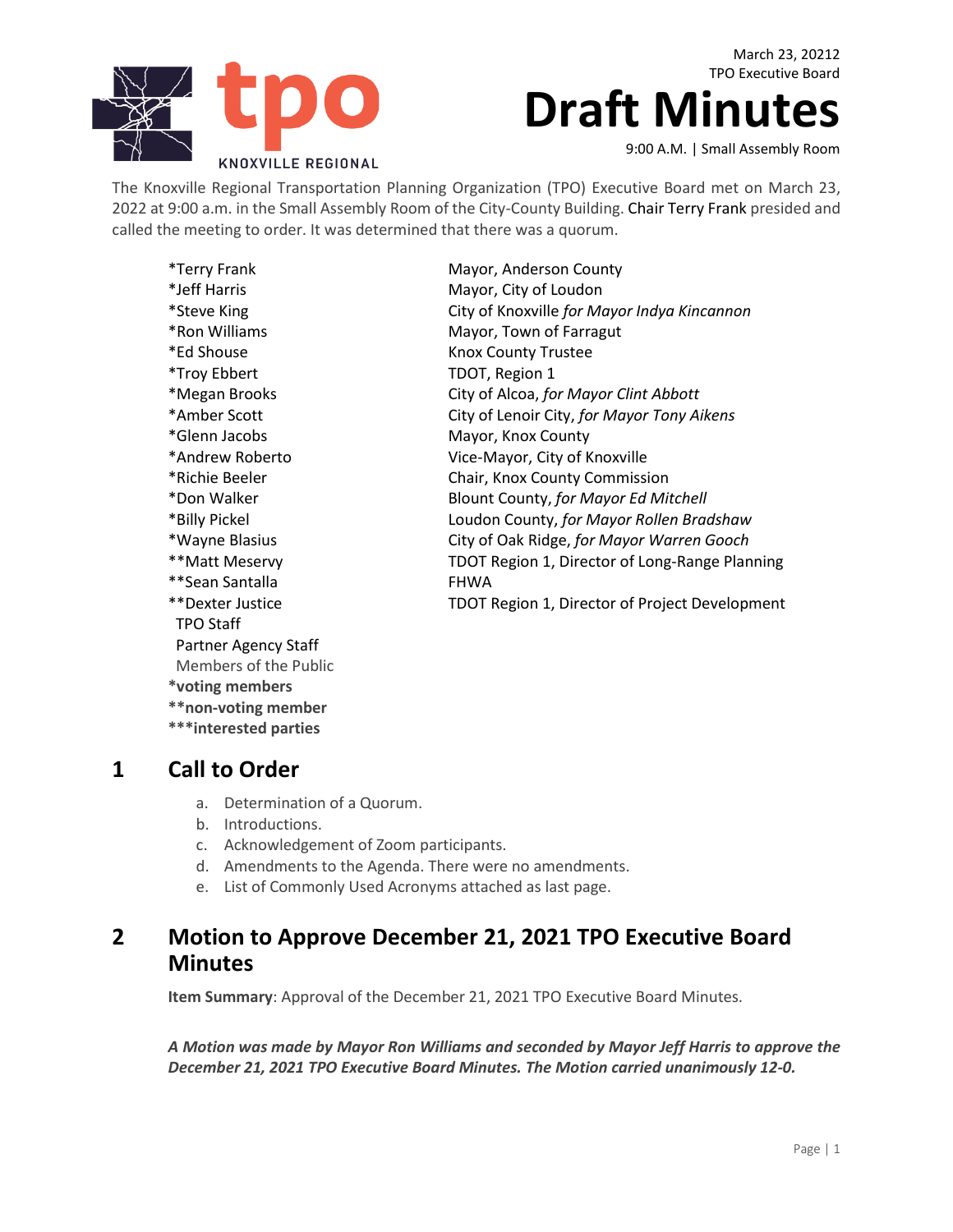## **3 Motion to Approve a Resolution to Adopt the 2018-2022 Safety Performance Measure Targets**

**Item Summary:** Federal regulations require states and MPOs to establish performance targets for five separate safety factors on an annual basis. TDOT established its 5th annual statewide safety targets for the 5-year period of 2018-2022 effective on 8/31/21 and the TPO has 180 days to either agree to support the state target or establish specific numeric targets for a safety performance measure specific to our region. Staff recommends supporting the state targets for this cycle.

**Discussion:** Mike Conger shared TDOT's statewide safety targets for the 5-year period of 2018- 2022. Mr. Conger stated that the TPO has 180 days to agree to support the state target or establish targets for safety performance measure specifically to our region. The presentation is available online and can be found here[: Presentation](https://knoxtpo.org/home/meetings/exec/agendas/2022/march/presentations/3.pdf)



#### **TECHNICAL COMMITTEE RECOMMENDS APPROVAL.**

*A Motion was made by Mayor Jeff Harris and seconded by Mayor Ron Williams to approve a Resolution to adopt the 2018-2022 Safety Performance Measure Targets. The Motion carried unanimously 13-0.*

# **4 Motion to Approve the Amended TPO Executive Board Bylaws (1st Reading)**

**Item Summary:** The Executive Board Bylaws have been updated to reflect the comments received from Board members at the December meeting. Amending the Bylaws require two readings.

**Discussion:** Jeff Welch briefly went over the amendments discussed at the previous TPO Executive Board meeting. Staff recommends approval to adopt the updated Bylaws. The presentation is available online and can be found here[: Presentation](https://knoxtpo.org/home/meetings/exec/agendas/2022/march/presentations/4.pdf)

### **5 Motion to Approve a Resolution Adopting Amendments to the FY 2020-2023 Transportation Improvement Program and Certifying that the Metropolitan Planning Process is being Followed.**

**Item Summary:** Locally requested amendments for two (2) air quality exempt projects.

**Discussion:** Craig Luebke, presented the two locally requested amendments for two (2) air quality exempt projects on Knoxville Area Transit (KAT) Electric Bus In-Route Charging Infrastructure and the Blount County Greenway, Phase 1. The presentation is available online and can be found here: [Presentation](https://knoxtpo.org/home/meetings/exec/agendas/2022/march/presentations/5.pdf)



**TECHNICAL COMMITTEE RECOMMENDS APPROVAL.**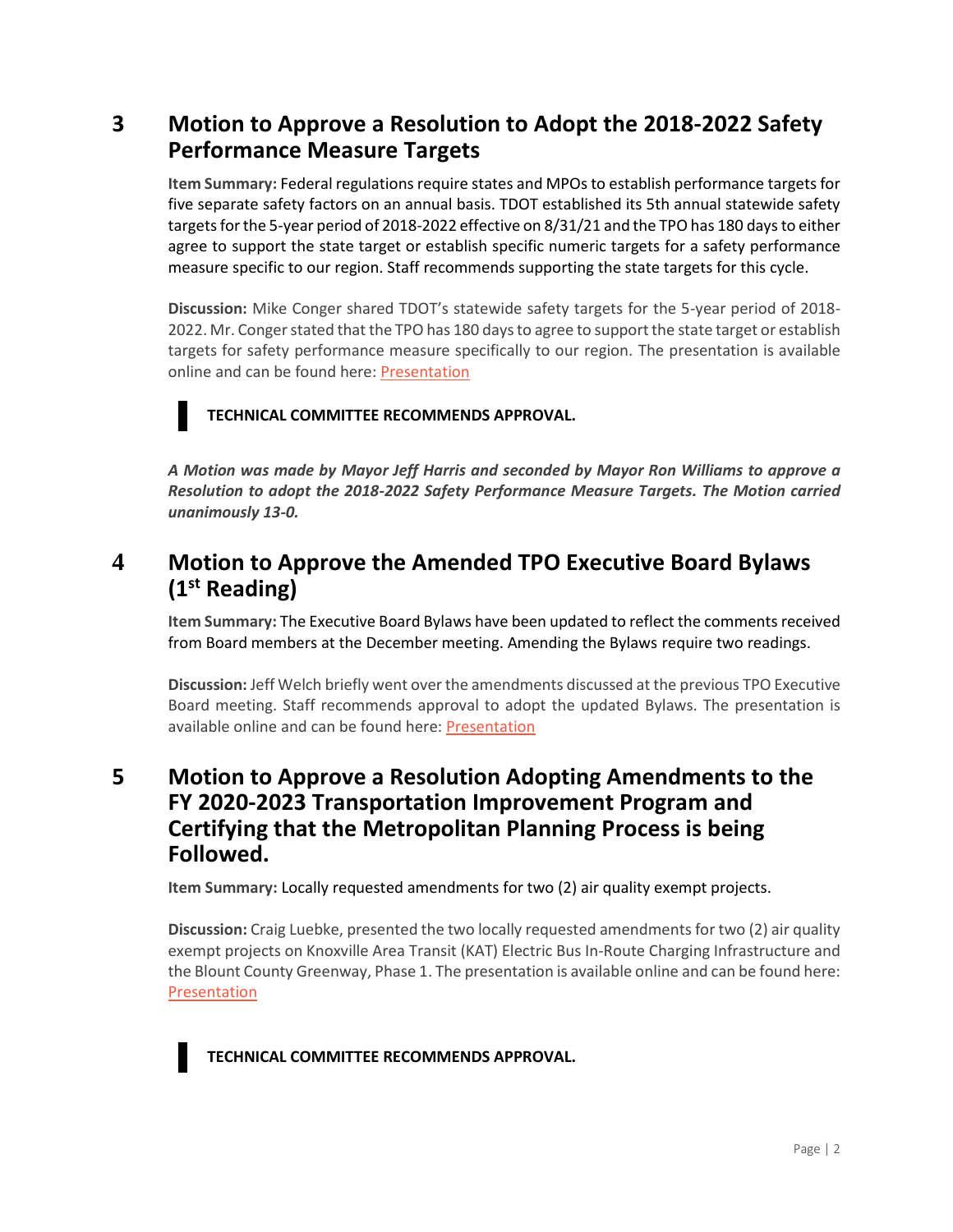*A Motion was made by Amber Scott and seconded by Mayor Jeff Harris to approve a Resolution Adopting Amendments to the FY 2020-2023 Transportation Improvement Program and Certifying that the Metropolitan Planning Process is being Followed. The Motion carried unanimously 14-0.*

# **6 Motion to Approve a Resolution by the Executive Board of the Knoxville Regional Transportation Planning Organization Requesting TDOT to Evaluate Options to Address Traffic Congestion Along I-40/75 in Knox County**

**Item Summary:** This resolution was prepared at the request of Knox County Mayor Jacobs.

**Discussion:** Jeff Welch shared a Resolution proposed by Mayor Glenn Jacobs requesting that TDOT evaluate options to address traffic congestion along I-40/75 in Knox County. The presentation is available online and can be found here[: Presentation](https://knoxtpo.org/home/meetings/exec/agendas/2022/march/presentations/6.pdf)

*A Motion was made by Billy Pickel and seconded by Mayor Ron Williams to approve a Resolution by the Executive Board of the Knoxville Regional Transportation Planning Organization Requesting TDOT to Evaluate Options to Address Traffic Congest Along I-40/75 in Knox County. The Motion carried unanimously 14-0.*

*An Amended Motion was made by Wayne Blasius and seconded by Mayor Glenn Jacobs to approve a Resolution by the Executive Board of the Knoxville Regional Transportation Planning Organization Requesting TDOT to Evaluate Options to Address Traffic Congest Along I-40/75 and Pellissippi Parkway (State Route 162) specifically the section from I-40 to Solway in Knox County. The Motion carried unanimously 14-0.*

### **7 Overview of Interstate/Interchange Corridor Study – I-40/75 at Watt Road and Campbell Station Road**

**Item Summary:** TDOT's recent statewide 1-40/81 Corridor Study identified multiple deficiencies at the interchanges of Watt Road and Campbell Station Road. The TPO staff requested further study of these locations in order to more specifically identify and scope out potential improvements to address these deficiencies. TDOT's Strategic Transportation Investments Division (STID) engaged the same consultant (WSP) that completed the statewide study and a report has been produced that identifies improvement options for each interchange with estimated costs. TDOT recently announced dedicated funding for these interchanges has been included in Governor Bill Lee's FY 22-23 proposed budget.

**Discussion:** Michael Flatt, WSP, Michael Flatt, WSP, gave an update on the study of the Interstate/Interchange Corridor Study focusing on I-40/75 at Watt Road and Campbell Station Road. The presentation is available online and can be found here: [Presentation](https://knoxtpo.org/home/meetings/exec/agendas/2022/march/presentations/7.pdf)

# **8 Overview of FY 2023-2026 TIP Requests**

**Item Summary:** An overview of current project roll-over and new project applications received for the next TIP period will be provided by staff.